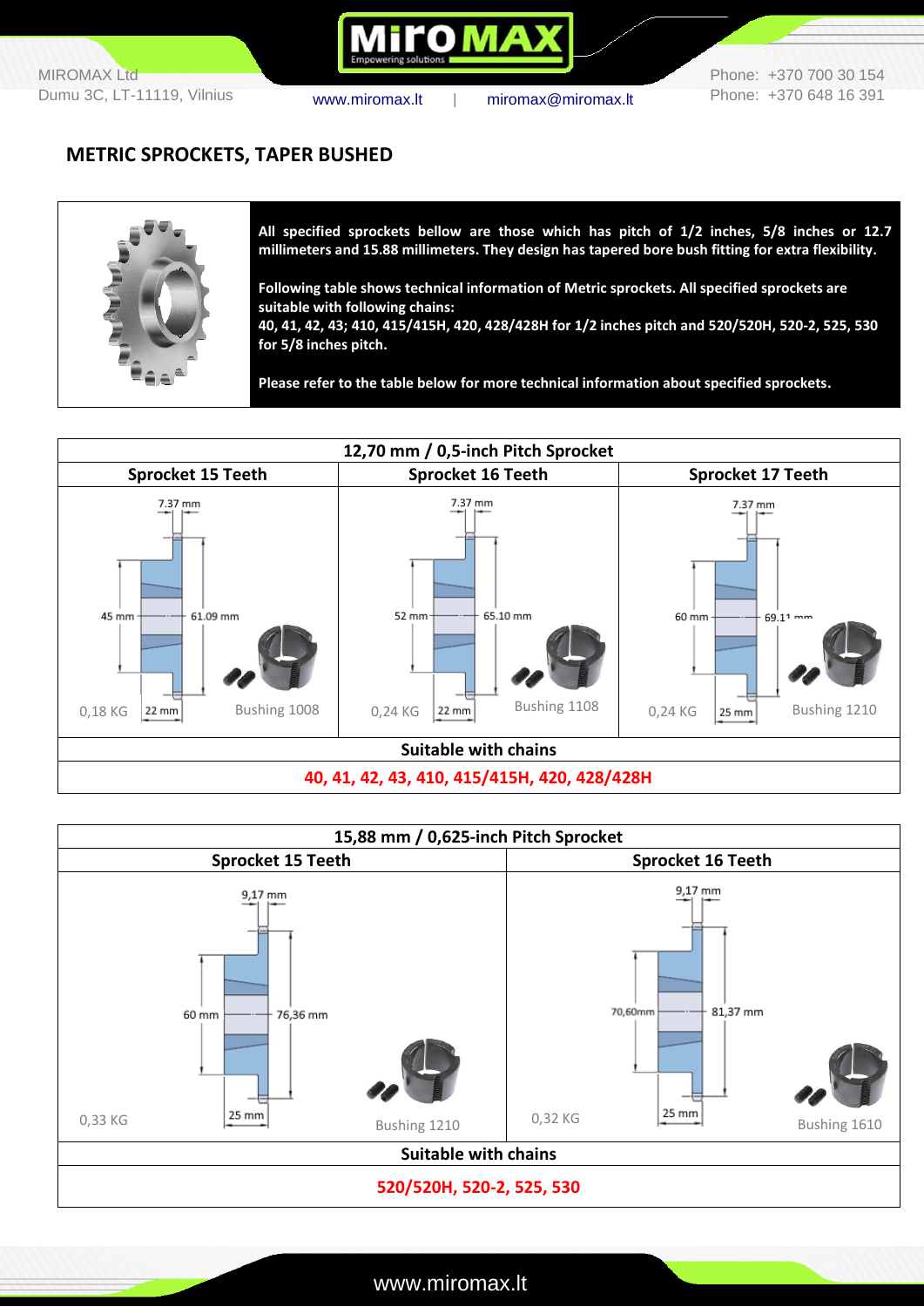MIROMAX Ltd Dumu 3C, LT-11119, Vilnius [www.miromax.lt](http://www.miromax.lt/) | [miromax@miromax.lt](mailto:miromax@miromax.lt)

Mi**ro MAX** 

Phone: +370 700 30 154 Phone: +370 648 16 391

## **ORDER EXAMPLE**

| Please provide us following information:                                    |                                    |
|-----------------------------------------------------------------------------|------------------------------------|
| A. Motor type to be used with                                               | $-HPM 10K$                         |
| 1.Number of teeth                                                           | - 15 Teeth                         |
| 2. Pitch of the sprocket or chain model                                     | - 12,70 mm (0,5 inch) or 410 chain |
| <b>Or</b>                                                                   |                                    |
| <b>B. Size of the axle</b>                                                  | $-22$ mm                           |
| 1. Number of teeth                                                          | $-15$ Teeth                        |
| 2. Pitch of the sprocket or chain model                                     | - 12,70 mm (0,5 inch) or 410 chain |
| Sprocket set consist of:                                                    |                                    |
| 1. Sprocket                                                                 |                                    |
| 2. Tapered bush                                                             |                                    |
| 3. Chain                                                                    |                                    |
| Bore diameter of the taper locks will be respective to your order.          |                                    |
| As an option as well you can order separately additional Taper bushing with |                                    |
| required diameter.                                                          |                                    |
| If you would like to order Taper bushing additionally as separate part -    |                                    |
| please let us know.                                                         |                                    |
| <b>Necessary provide:</b>                                                   |                                    |
| 1. Required Bore diameter of taper bushing.                                 |                                    |
| 2. Sprocket model for that you plan to use Taper lock bushing for example.  |                                    |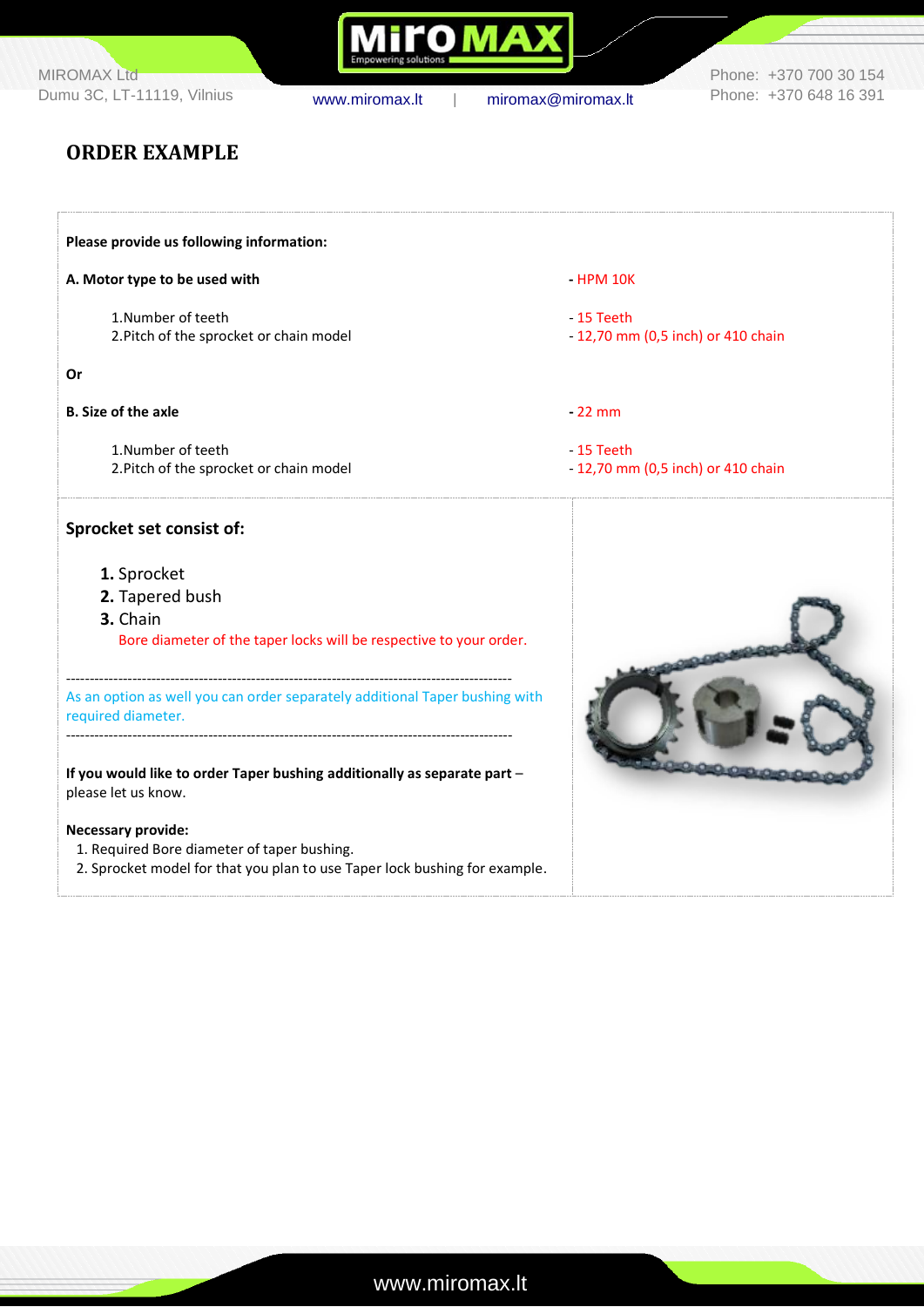

Phone: +370 700 30 154 Phone: +370 648 16 391

### **CHAIN TYPE ACCORDING TO THE SPROCKET MODEL**



| <b>Chain Number</b>  | <b>Pitch</b> | <b>Roller</b><br><b>Diameter</b> | <b>Betwwen Inner</b><br><b>Plates</b> | <b>Pin Diameter</b> | <b>Average</b><br><b>Tensile</b><br><b>Strength</b> | Lbs. per<br>foot |
|----------------------|--------------|----------------------------------|---------------------------------------|---------------------|-----------------------------------------------------|------------------|
| $#40$ (#425)         | 1/2          | .312                             | 5/16                                  | .156                | 3,700                                               | .41              |
| #41                  | 1/2          | .306                             | 1/4                                   | .141                | 2,000                                               | .27              |
| $#410$ (#43)         | 1/2          | .306                             | 1/8                                   | .141                | 1,600                                               | .19              |
| $#415$ (#42)         | 1/2          | .306                             | 3/16                                  | .141                | 1,600                                               | .26              |
| #415H (#42H)         | 1/2          | .306                             | 3/16                                  | .141                | 1,600                                               | .26              |
| #420                 | 1/2          | .306                             | 1/4                                   | .156                | 3,700                                               | .38              |
| #425 $(\text{\#}40)$ | 1/2          | .312                             | 5/16                                  | .156                | 3,700                                               | .41              |
| #428                 | 1/2          | .335                             | 5/16                                  | .177                | 4,200                                               | .44              |
| #428H                | 1/2          | .335                             | 5/16                                  | .177                | 4,200                                               | .44              |
| #520                 | 5/8          | .400                             | 1/4                                   | .200                | 6,100                                               | .64              |
| #520H                | 5/8          | .400                             | 1/4                                   | .200                | 6,100                                               | .68              |
| #520-2               | 5/8          | .400                             | 1/4                                   | .200                | 12,200                                              | 1.26             |
| #525                 | 5/8          | .400                             | 5/16                                  | .200                | 6,100                                               | .65              |
| #530(50)             | 5/8          | .400                             | 3/8                                   | .200                | 6,100                                               | .66              |

Chain types are identified by number; ie. a number 40 chain. The rightmost digit is 0 for chain of the standard dimensions; 1 for lightweight chain; and 5 for rollerless bushing chain. The digits to the left indicate the *pitch of the chain in eighths of an inch*. For example, a number 40 chain would have a pitch of four-eighths of an inch, or 1/2", and would be of the standard dimensions in width, roller diameter, etc.

The roller diameter is "nearest binary fraction" (32nd of an inch) to 5/8ths of the pitch; pin diameter is half of roller diameter. The width of the chain, for "standard" (0 series) chain, is the nearest binary fraction to 5/8ths of the pitch; for narrow chains (1 series) width is 41% of the pitch. Sprocket thickness is approximately 85-90% of the roller width.

Plate thickness is 1/8th of the pitch, except "extra-heavy" chain, which is designated by the suffix H, and is 1/32" thicker.

### www.miromax.lt